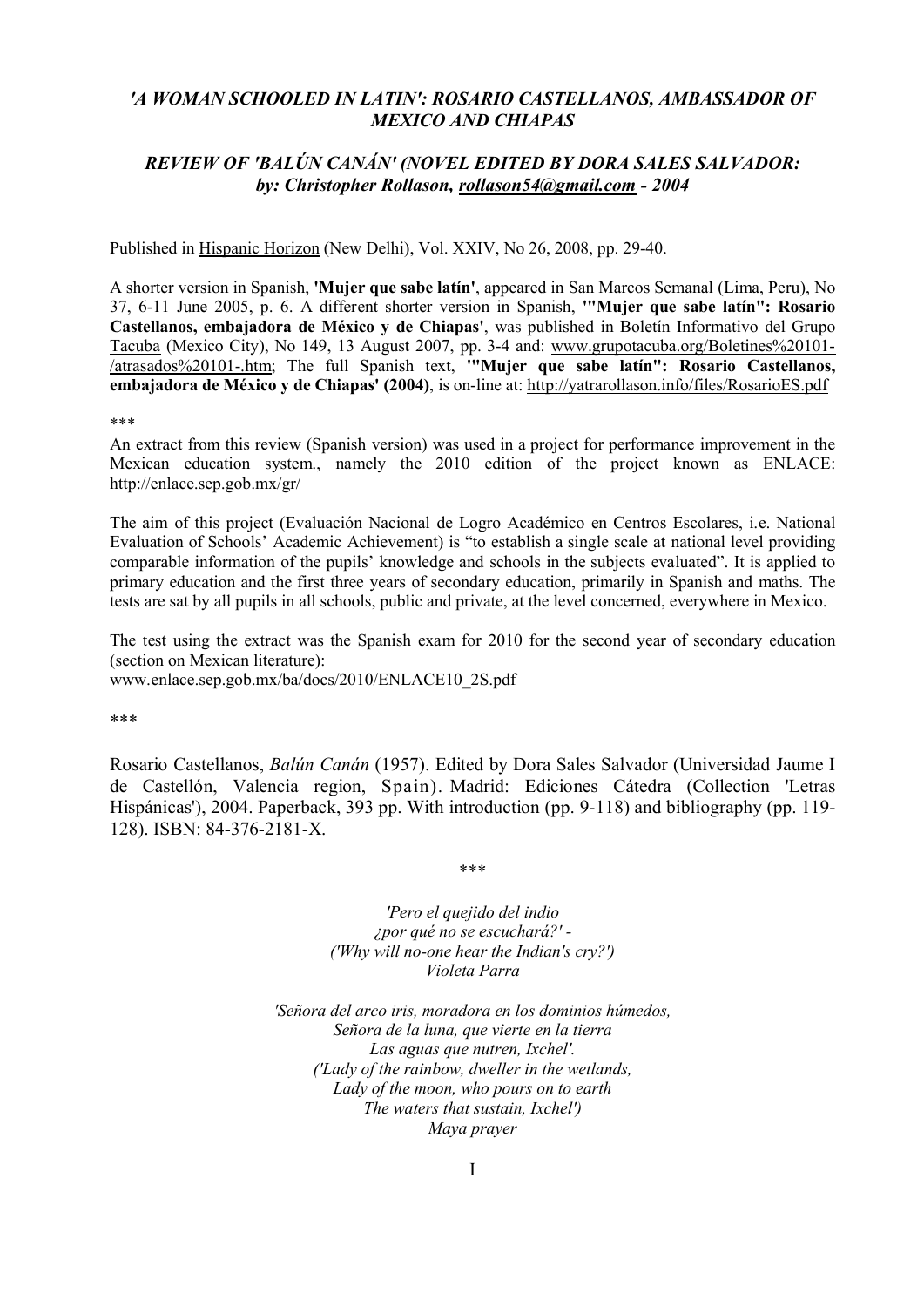On 7 August 1974, a Mexican woman aged 49 died in Tel Aviv, struck down by an electric shock from a household lamp. Her name was Rosario Castellanos. She was Mexico's ambassador to Israel, but she was also much more than that - she was a writer (a poet, novelist, author of short stories, dramatist and essayist), and she was also another kind of ambassador, child of a family from Chiapas and spokeswoman for all of the marginalised, subordinated and undervalued people of her region. In 1998, no less a figure than José Saramago described her as the 'embajadora de Chiapas' ('ambassador of Chiapas'), a writer who 'supo contar las vicisitudes de los indios y las tropelías de los blancos' ('had it in her to narrate the sufferings of the Indians and the abuses of the whites'): it is equally the case that Castellanos, as an acknowledged pioneer of feminism in Latin America, had it in her too to recount, with a delicacy-tinged bitterness, the desires and misfortunes of the female population of her region and nation, and in this sense she may further be termed the declared ambassador of the womenfolk of Mexico. She was also the author of *Balún Canán* (1957), the novel to whose first-ever edition on the Spanish market the present review is dedicated.

Today, more than three decades since her tragically premature death, Rosario's fame in her native land is established and undeniable. She is even buried, cheek-by-jowl with the 'great men [sic]' of the Republic, in Mexico City's National Pantheon. Personalities as diverse as Carlos Fuentes and Subcommander Marcos have lauded her as the storyteller of her state of Chiapas, where she grew up in the town of Comitán, reading her work as a map - still essential today - for understanding the realities of what is still a deeply conflict-ridden and problematic part of southern Mexico. Despite this, and notwithstanding her posthumous fame at home, until now not a single one of her works had ever appeared under the imprint of a Spanish publisher: readers in the peninsula had had to content themselves exclusively with imported editions. Now and after all this time, the gap has been filled by Ediciones Cátedra and the scholar Dora Sales Salvador: at last, Rosario is there on the shelves next to Cervantes, Lorca or Neruda, published in one of Spain's most prestigious collections of classic Spanish-language texts. The series in which this volume appears, 'Letras Hispánicas', is known for its exceptionally high quality, and within that tradition Dora Sales has produced a critical edition of *Balún Canán* which combines intellectual rigour and informative richness with a visible commitment, expressed through empathy and engagement, to the text of Rosario Castellanos' novel and its underlying world-view.

II

The reader will immediately ask, 'what do the words "Balún Canán" mean?' In fact, as the novel's text itself explains, the words of the title refer to a place, and mean, in the Maya language, 'The Nine Guardians': the reference is to the nine hills that surround Comitán, and 'Balún Canán' is the old Maya name of the locality. The choice of title thus in itself points to the strong empathy which Castellanos felt for the original inhabitants of Chiapas. The narrative is firmly located in both space and time. The events happen in the town of Comitán and its environs, during the first years of the presidency of Lázaro Cárdenas del Río (1934-1940), the protagonist of the most radical wing of the PRI (the Party of the Institutional Revolution, at that time still more revolutionary than institutional) and the leading force behind both the great anti-clerical movement and the agrarian reform that the Indians deeply desired and the whites (or 'ladinos') as deeply dreaded. Life in Chiapas as Rosario narrates it, with tenderness and compassion and without lapsing into exotic stereotypes, is harsh, marked by the ever-more explosive antagonism between whites and Indians, and also by the sufferings of another subaltern group, namely women, whatever their ethnicity. Rosario Castellanos, who called herself, not without irony, a 'mujer que sabe latín' ('woman schooled in Latin'), was one of the first Mexican female intellectuals openly to define herself as a feminist: while always aware of her ambivalent position as a subaltern member of a ruling class, she at all moments maintained an ideological stance according to which both women and Indians were to be seen as undervalued and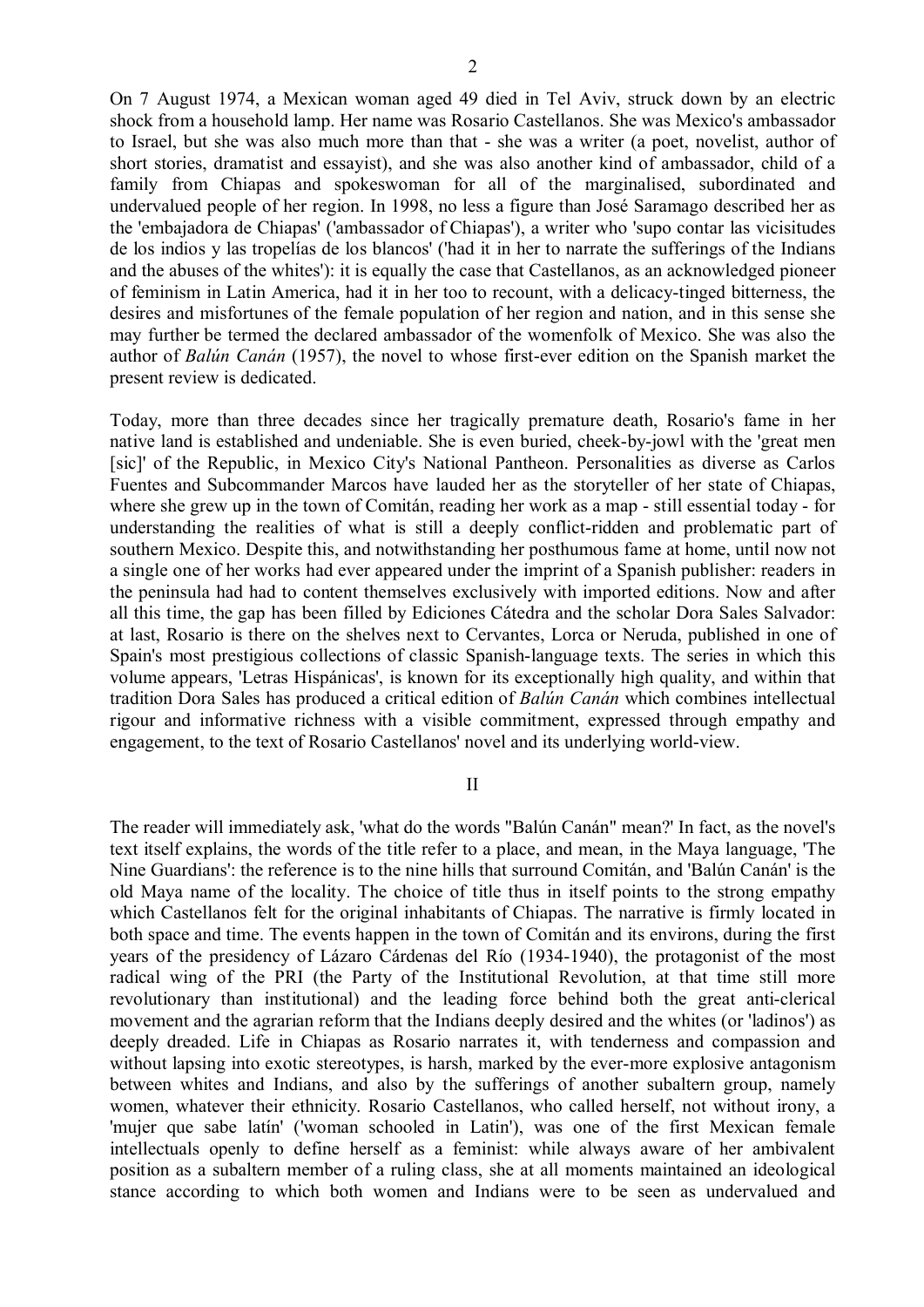vulnerable elements within a cruel and unequal social order. In this novel, the female gender finds its main representative in a young girl whose name we are never told, the offspring of a family from the 'ladino' bourgeoisie.

3

The plot narrates the vicissitudes of the Argüello family, who live in Comitán and own land in Chiapas. It is a traditionalist, conservative kinship unit, whose members maintain the attitudes expected of them regarding both relations with Indians and gender matters. César Argüello, the proud, rigid landowner, and his shadowy wife Zoraida have two children: Mario, the everprivileged male heir, and the unnamed girl. Events force the family into an external crisis, manifested in the looming agrarian reform and the ever more rebellious attitude of the Indians, which eventually mutates into an internal crisis, with the death in the wake of a mysterious illness of the precious heir Mario. Also narrated in parallel are various events involving members of the extended family and other persons from the white community. The life-experience of the book's true protagonist, the young girl, is marked by her very close emotional bond with her Indian nursemaid or 'nana', which is finally severed in a traumatic parting, as well as by her far less equal relationship with her brother, whose death leaves her scarred within by a damaging sense of guilt.

On the narrative plane, we may, in the strategies employed by the author, note a certain experimentalism which, however, in no way impairs the accessibility or readability of the text. The novel is divided into three sections: in the first and last, the narrating voice is that of the young girl, while in the central part an omniscient narrator speaks. Within this basic framework, there are also passages pertaining to other narrative types, such as the epistolary mode and, for several of the characters, the interior monologue. The result is a polyphonic narrative in which no voice definitively prevails. Throughout, and despite the harshness of the fictional events, a redemptive role is played by language - by the finely-crafted, aesthetically satisfying Spanish deployed at all points by Rosario, the novelist who was, be it not forgotten, a poetess too. There are frequent, indeed abundant Mexicanisms (not to mention regionalisms peculiar to Chiapas), but these do not detract from what we may call the universal, pan-Spanish character of the Castilian of a writer always firmly in control of her native tongue. By way of example, we may cite, among the many fine passages which could be chosen to represent Rosario's narrative prose, the following (from a landscape description communicated through the third-person narrator): 'Agua donde se miró el mecido ramaje de los árboles. Agua, amansadora lenta de la piedra. Agua devoradora de soles. Todas las aguas no son más que una: ésta, con su amargo presentimiento del mar' ('Water where the swaying boughs of the trees gazed on themselves. Water, slowly wearing down stone. Water devouring suns. All waters are but one: this one, with its bitter presentiment of the sea' - 293); or, again, these words from a prayer put into the mouth of the Indian nursemaid: 'Vengo a entregarme a mi criatura. Te la entrego. Te la encomiendo. Para que todos los días, como se lleva el cántaro al río para llenarlo, lleves su corazón a la presencia que de sus siervos ha recibido. Para que nunca le falte gratitud' ('I have come to hand over my child to you. I give her to you. I place her in your hands. So that every day, as a jar is brought to the river to be filled, you may bring her heart into the presence which she has known from her servants. So that she may always know gratitude' - 183). In moments such as these, the reader comes face to face with a poetess whom we may legitimately compare in her expressiveness, within the Spanish-language tradition, with that of Emilia Pardo Bazán in the field of poetic prose, or, in poetry as such, Gabriela Mistral or even, to appeal to a more popular register, Violeta Parra.

III

The understanding from outside of the realities of Mexico as reflected in Rosario Castellanos' text has been greatly facilitated by the exemplary editorial work of Dora Sales, who provides a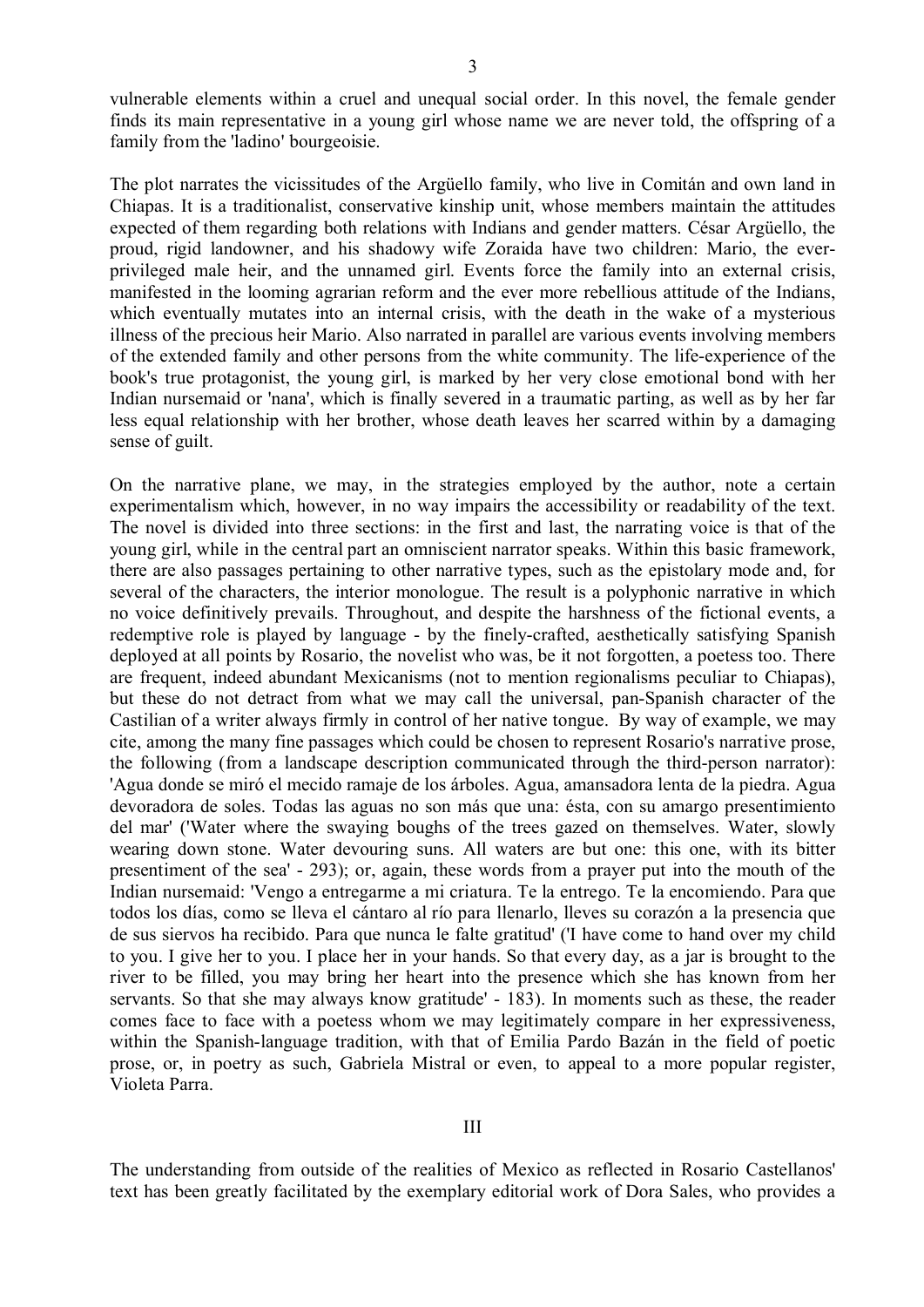critical apparatus comprising a full and multidimensional introduction, a comprehensive bibliography, and copious notes glossing the novel's numerous Mexicanisms. This apparatus has been enriched by the cooperation of a number of experts on Mexican languages and cultures, including specialists in the Maya language and members of the staff of major national institutions in the shape of the UNAM (Universidad Autónoma de México) and the Colegio de México. Particularly significant here is the direct input offered by Gabriel Guerra Castellanos, Rosario's son. It is common today in the world of translation studies to speak of the translator's visibility, a concept famously developed by Lawrence Venuti, and in this context one might wish to extend that notion to propound the editor's visibility too. This would certainly appear relevant in a case such as the present, where the aim is, in a sense, to carry out, through the editor's activity, a form of 'intra-language translation', rendering a Mexican text fully accessible to readers in Spain. The peninsular reader may share a common language with Rosario Castellanos in general terms, but still stands in need of guidance if the goal is a full and accurate understanding of both the many particularities of the Spanish of Mexico and the cultural circumstances that frame them. In this connection, it appears relevant to note that the editor Dora Sales is also a translator who already has to her credit three excellent translations into Spanish of English-medium novels from India, published with success on the peninsular market. We may conclude that those who edit a text like the present one have a major ethical responsibility vis-à-vis the culture behind the work edited, and, on that basis, further argue that this very responsibility justifies an enhanced visibility for the editor. In this sense, the house practice already operated for 'Letras Hispánicas' may be considered a model to be followed, for the volume under review displays Dora Sales' name with all due prominence, on both cover and title-page.

The bibliography occupies ten pages and includes all of Castellanos' works in their Mexican editions, as well as a generous selection of critical studies (publications and theses) in Spanish and English. The footnotes to the novel text are highly informative and fully achieve their goal of heightening Spanish readers' awareness of the linguistic and cultural details of a world which may often be rather more foreign to them than they realise. Flora and fauna, food and drink, folk traditions, terms from the local languages: the notes shed light on all these phenomena in model fashion. Thus, the reader learns that a 'zopilotl' is a 'ave vulturada de cabeza pelada y pico encorvado, que se alimenta de cadáveres' ('vulture-like bird with a bald pate and curved beak which feeds on carcasses' - 228n), and that 'comiteco' is a 'bebida alcohólica típica de Comitán' ('alcoholic beverage typical of Comitán'), which is made 'al pasar por un alambique pulque fermentado' ('by passing fermented "pulque" through a still'), while the mysterious 'pulque' is, in its turn, 'una bebida que se extrae de una clase de ágave' ('a drink extracted from a type of agave' - 163n). Details may be as important as the whole picture if cultures are to understand each other, and here the foreignness of the Mexican text is fully communicated - and illuminated without being denied - by Dora Sales' enormously careful explicative work. At the end and in the cause of intertextuality, the novel is complemented by the text of 'Primera revelación' ('First revelation', 1950), a short story by Rosario which may usefully be read as a prefigurement of some of the main themes of *Balún Canán*.

The critical and biographical introduction ranges very widely, encompassing such varied aspects of the novel as its historical setting, the underlying social structures (Indians vs. whites), the feminism issue, and the polyphonic and formal dimensions of the narrative, while also paying due attention to Rosario's biography (a full chronology is supplied). Concerning the feminist aspect, in particular, we may note that in the arena of theory Dora Sales bases her positions not on US feminism but on that of the Virginia Woolf of *A Room of One's Own* and of exponents of the French school such as Hélène Cixous and Monique Wittig, placing special emphasis on Cixous' axiom: 'Write your self. Your body must be heard' (43). In this context and in the light of Rosario's own feminist essays, she locates the Mexican writer as a member of a greater 'colectivo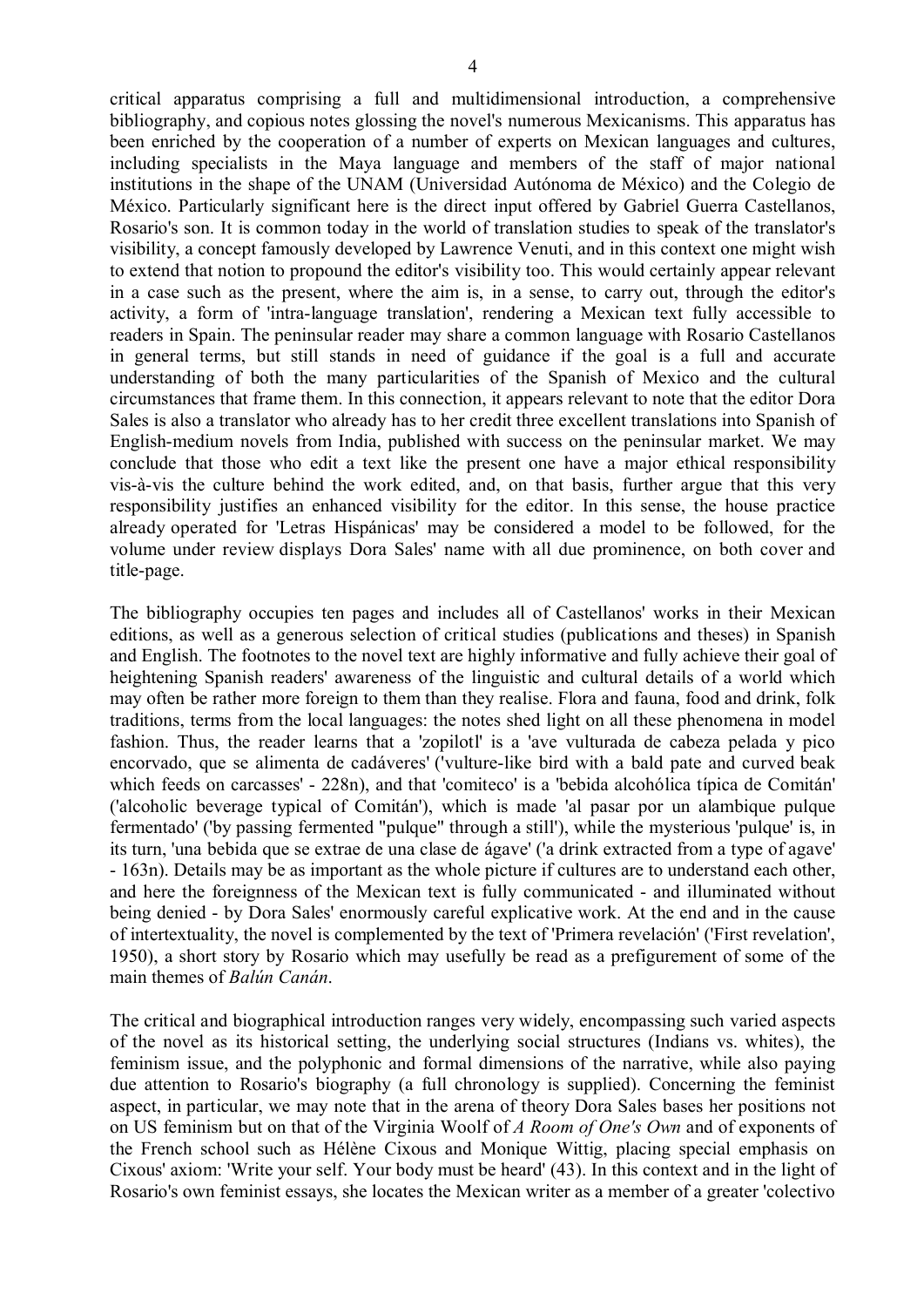de mujeres libres' ('collective of free women' - 39), committed to 'la construcción de una cultura femenina posible' ('the construction of a possible female culture' - 36). Regarding the novel's intercultural dimension, the editor points to the 'neoindigenista' currents that have been identified in Latin American literature and suggests that Castellanos may be located in that framework, by the side of such crucial figures as Miguel Ángel Asturias, the Nobel laureate from next-door Guatemala, or, in Peru, José María Arguedas. It may here be stressed that Dora Sales' own doctoral thesis, awarded in Castellón and recently published (2004) in Switzerland, offers, in Spanish, a remarkable analysis of *Los ríos profundos/Deep Rivers*, Arguedas' fictional masterpiece, considered from a comparative viewpoint in relation to the India-born Vikram Chandra's novel *Red Earth and Pouring Rain*. The analogy with Arguedas, who, as a deeply committed defender of the Quechua culture, was not only a novelist but also a distinguished anthropologist, appears of particular relevance if we recall that, as Dora Sales usefully points out, Rosario herself spent several years working with the Instituto Nacional Indigenista in San Cristóbal de las Casas, as well as criss-crossing Chiapas with the Teatro Petul (thus mirroring, too, the travels through the indigenous zones of Chile that marked the career of another combative woman creator, Violeta Parra).

All in all, the introduction provides a multi-faceted and illuminative portrait of a writer who was at all moments committed to the common good, to a better future - who, as Dora Sales eloquently points out, always protested against 'una situación injusta que le viene dada y de la que ella, sin querer, forma parte' ('an unjust state of things which was imposed on her and of which she was a part against her will' - 55). In addition, it seems desirable to stress a particular characteristic of this introduction, namely the especially fine symbiosis created in it between text and commentary, novelist and editor. Dora Sales has successfully absorbed the prose style of Rosario Castellanos, expressing herself with a fluidity and affectivity that come very close to the aesthetic charm and superb Castilian of the Mexican writer herself. As an example of this laudable synergy, we may quote the expressive words with which the editor concludes her presentation - words which impress, not only through their emotional charge but also through their stylistic power, achieving a resonance and rhythmical harmony that are such that they could have been written by Rosario Castellanos herself. Dora Sales finds in Rosario 'una voz contemporánea que se actualiza de manera asombrosa, que sigue tan vigente hoy como lo estuvo en su momento, ayudando a socavar certezas instauradas por las infinitas redes de poder, manteniendo alerta la capacidad de reflexión crítica y de revisión de patrones establecidos, recordando que la libertad, que para ser auténtica tiene que mostrarse respetuosa con las libertades de los demás, es el derecho humano más precioso' ('a contemporary voice of astonishing relevance to our time, which speaks to us as closely now as it did then, helping undermine certainties installed by the infinite networks of power, keeping alive the capacity to think critically and rewrite established standards, remembering that freedom, which is only truly itself if it respects the freedoms of others, is the most precious of human rights' - 113).

### IV

As we have seen, Castellanos' narrative maps out the course of two sets of relationships, both conflictive and all but intractable, namely those between indigenous and white communities, and between women and men. To take the ethnic conflict first, we have to admit that from the pages of this book it is hard to trace a way out of the dilemma. Certainly, from an ethnoliterary vantage point, Rosario offers a number of 'anthropological' details about the Indians' lives, including their courtship and marriage customs. We learn that the fiancé has to work a whole year for his brideto-be's parents, and that she has to do the same for his family while neither is allowed to set eyes on the other for even the briefest instant. However, in practice intercultural communication seems inevitably to fail. The overwhelming majority of the 'ladino' characters have contempt for Indians in their entrails. César, the landowner, sees the government's demand that he educate his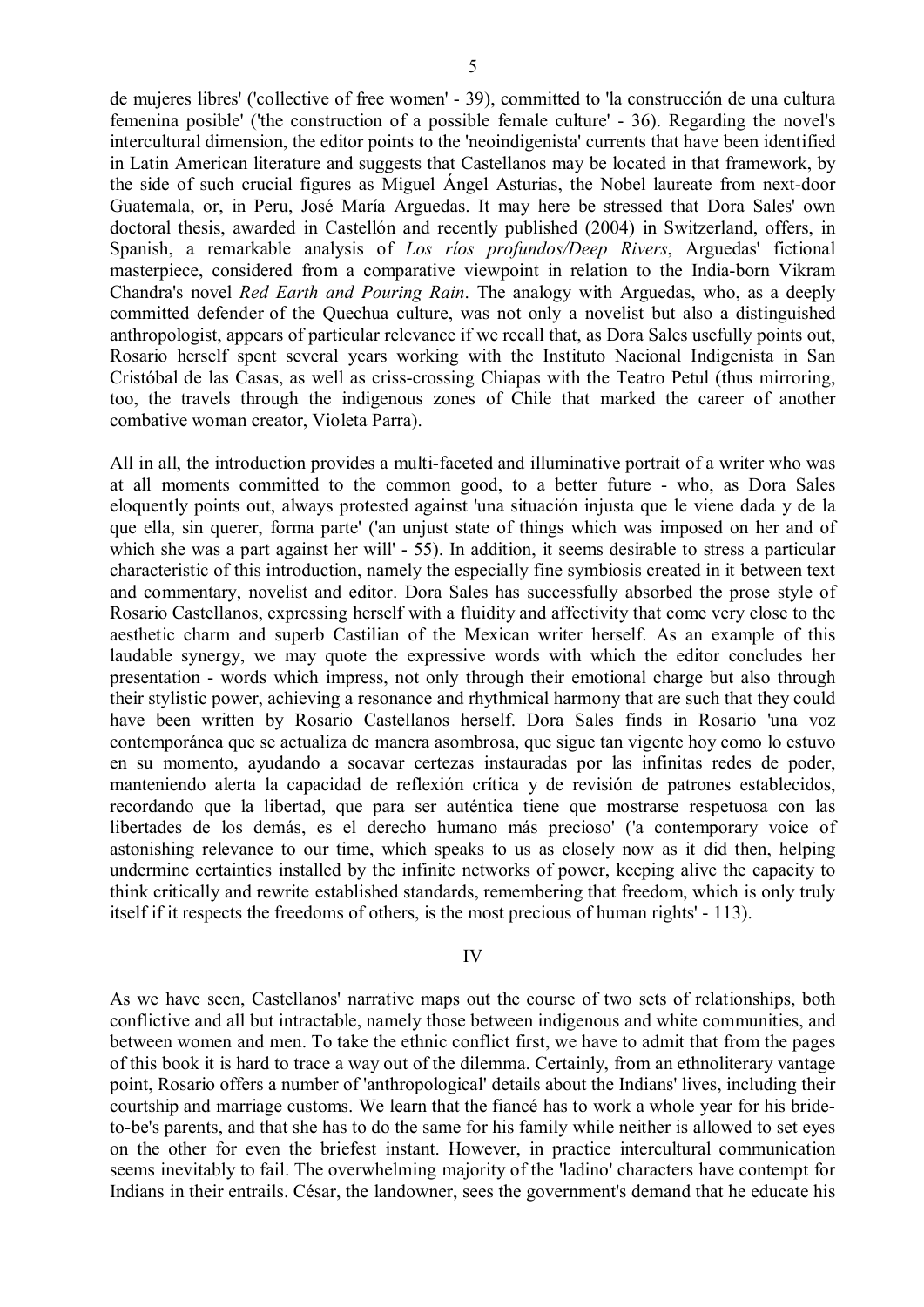subalterns as a pointless imposition. He therefore gives the position of schoolmaster to his illegitimate son Ernesto, who knows not a word of the local language: the scene in which Ernesto 'teaches' his pupils reading out texts from a popular almanac, in a Spanish which means nothing to them, comes over as the direst parody of education. For her part, Zoraida, despite her own subordinated condition, has totally internalised the ideology of her ethnic group and ruling class, and, despising the Indians quite as viscerally as her husband, believes all they deserve is a sound whipping. Meanwhile, the members of the indigenous community are, on their side, in a state of permanent effervescence from which they are unable to achieve any real change. They fight in vain for a school worthy of the name; they set fire to the fields without managing to get control of the farm; and Juana, the spouse of their stern leader Felipe, seems to have internalised the social and ethnic hierarchies no less deeply than her oppressor Zoraida. With things standing like this, the narrator declares: 'Los demás callaron abatiendo los ojos como para no ver la choza que los amparaba (…) Y cuando el granizo apedrea el techo de paja lo rompe. Porque esto es todo lo que el indio puede hacer cuando la voluntad del blanco no lo respalda' ('The others stayed silent, lowering their eyes as if not to see the hut that was their shelter (…) And when hail batters the straw roof it breaks it. For this is all the Indian can do when the white man will not support him' - 216). The sole glimpse of a possible real transcultural communication between the two opposed groups is vouchsafed by the affective link, of great depth but too utopian to last, that weaves itself between Zoraida's daughter and her native 'nursemaid'. For the rest, today's readers may legitimately sense in the interethnic relations portrayed by Castellanos the early stirrings of the tormented, unresolved conflict that is still rife in the Chiapas of our twenty-first century. The same lack of communication appears in another text by Rosario, the short story 'El don rechazado' ('The Rejected Gift'), in which an indigenous woman refuses to accept the apparent generosity of a naïve anthropologist. Dora Sales sums up the problem with all clarity: 'Las consecuencias de la incomunicación cultural son devastadoras' ('The consequences of noncommunication between cultures are disastrous' - 32).

If the ethnic barriers appear all but insuperable, the gender gap scarcely fares better. As seen above, if Zoraida (of the dominant class and ethnic group) and Juana (of the dominated ethnic group and class) have something in common it is that, as married women both, they find it unthinkable to question their subaltern condition. Both live it, rather, as a fatality: for Juana infertility is an irreparable disaster, while for Zoraida the death of her male child is no less a catastrophe. Meanwhile, Castellanos' acute gaze also fixes on a different segment of the female world, that of the single woman. The plight of the spinster (or old maid) in traditional Mexican society was a theme she explored elsewhere, in a short story such as 'Los convidados de agosto' ('The August Guests') and in various poems, of which we may take as representative 'Jornada de la soltera' ('The Spinster's Day'): 'Da vergüenza estar sola. El día entero / arde un rubor terrible en su mejilla' ('It is shameful to be alone. All day long / a terrible blush burns on her cheek'). *Balún Canán* has a number of spinster characters, and in all cases their lives end up as blind alleys. The neighbour Amalia becomes a religious bigot, the bearer of a sterile and dogmatic Catholicism. The destiny of Aunt Francisca, who runs her own farm, might appear kinder, but she winds up demented; while her sister Matilde, she too unmarried, drifts through an ill-fated episode with the illegitimate son Ernesto into a similar breakdown of her personality, and finally disappears, on the run to an unknown destination. These women, in revolt yet fatally unstable, may recall Sierva María in García Márquez's *Del Amor y Otros Demonios/Of Love and Other Demons*, or the ill-starredly rebellious Reinerie in another of Rosario's stories, 'Vals capricho' ('Capricious Waltz')'. Whatever happens, female insurgency does not appear as a redemptive act in itself, and may even lead to psychological and social obliteration.

If things are so harsh for the women of Mexico, the reader may ask whether some redemptive role will fall in the end to the nameless girl child who is the narrator of the novel's first and third parts. Certainly, she finds almost the only human warmth she encounters in the relationship with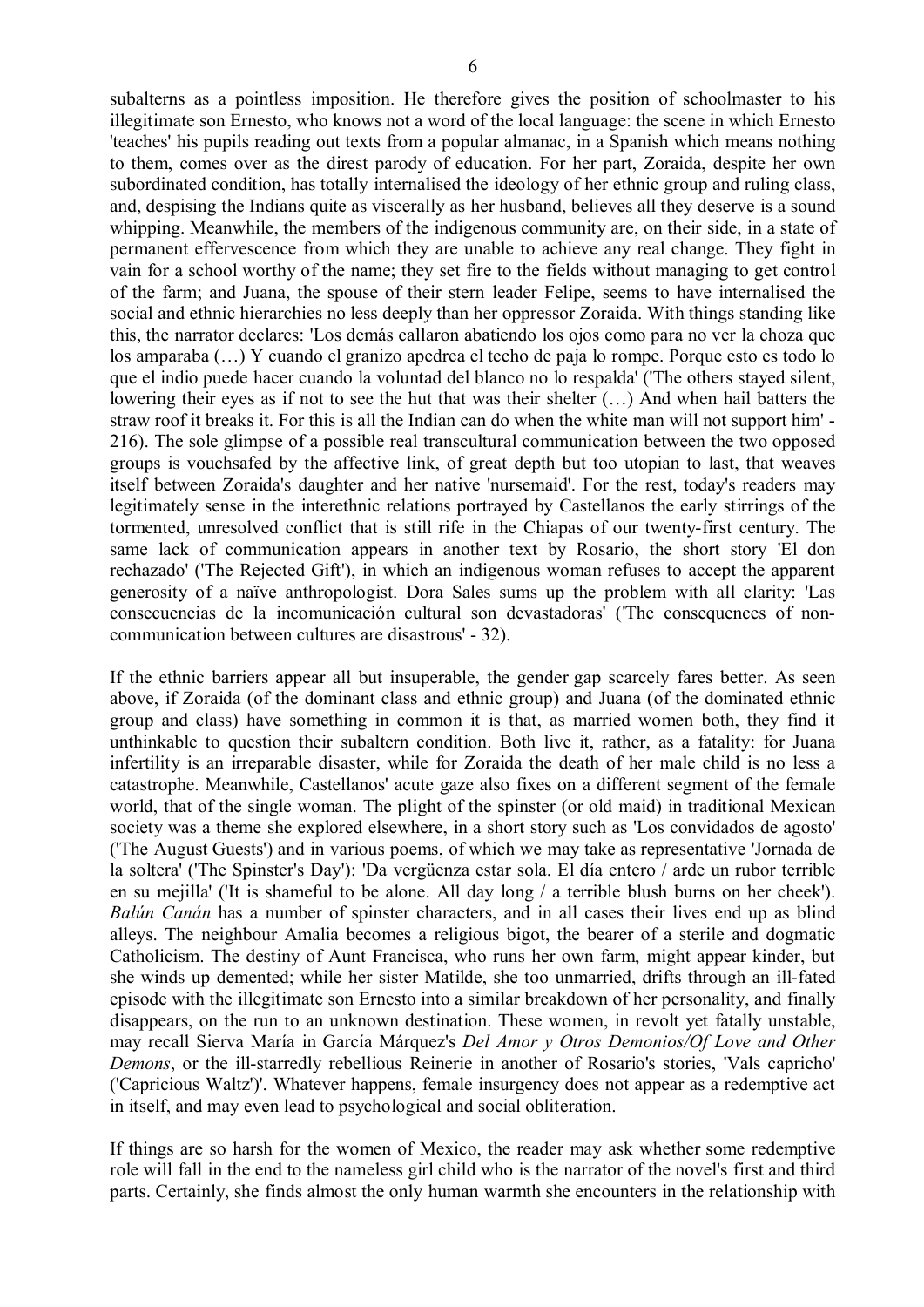the Indian 'nana'; but the ethnic tensions finally lead her mother to dispense with the woman's services. For an emblem of a bond that was as beautiful as it was fragile, there remain the tiny stones that the girl offers as a gift to a nursemaid who, when thrown out of the house, does not stop to take them with her. At the end, after the death of her brother and the irrational sense of guilt it provokes in her, the girl seems all but broken: 'es mi culpa la que se está pudriendo en el fondo de ese cajón' ('rotting at the bottom of that coffin lies my own guilt' - 367). We may here recall a parallel situation in a contemporary novel from India, *The Dark Holds No Terrors* by Shashi Deshpande, where the main female character suffers from a similar guilt syndrome in the wake of her brother's death. However, in Deshpande the event is told at the beginning of the book, not the end, and in *Balún Canán* it feels as if there is no way out for those who have had the misfortune, as a pitiless society sees it, to be born female.

#### V

For all the harshness of the ending, what we know of Rosario Castellanos' life suggests that she must surely have perceived some glimpse of light for the women of her country. We may here wish to ask: what will happen to the girl narrator? Will she become a fighting woman, like her creator and like some of the female characters who populate her poems? One might invoke the woman writer who appears in a poem like 'Autorretrato' ('Self-Portrait'): 'Escribo este poema. Y otro. Y otros. Y otros. / Hablo desde una cátedra' ('I write this poem. And another. And more. And more. / I speak from the chair'); or, indeed, the declared lesbian of 'Kinsey Report', who dares speak of the male gender: 'A los indispensables (como ellos se creen) / los puede usted echar a la basura / como hicimos nosotras' ('As for those who think we can't live without them / you can trash them / as she and I have done'). Models could equally be found in the more remote Mexican past, from Sor Juana Inés de la Cruz (another woman quite literally 'schooled in Latin') to Ixchel, the powerful Mayan goddess who presides over pregnancy, childbirth and women's healing skills. Or will the girl end up repeating the fate of her long-suffering mother Zoraida?

If there is anything that creates the hope that it will not be like that, it is, beyond doubt, the advanced capacity for empathy that is always present in Rosario's writing. The novelist lets her characters speak and registers their sufferings - of Indians and of women - without sentimentalisms and without retreating into facile victimology. She shows how the subaltern can internalise their oppression and become accomplices in their own plight; she reaches under the skin of people whose ideas and world-view she does not share. Castellanos' narrative is a remarkable example of literature as dialogue, as empathy; and it is notable in this connection how Dora Sales' outstanding editorial work succeeds, in deeply committed fashion, in communicating the otherness of Mexico to a Spanish readership, creating a symbiotic relationship between author and commentator which greatly facilitates the effort of intercultural dialogue that reading this novel requires. The reader of this edition of *Balún Canán* will certainly gain a heightened awareness of the realities of Mexico, discovering, through this exceptional narrative, the voice of Rosario Castellanos - of that 'woman schooled in Latin' who was the ambassador of Mexico, of Chiapas and of her country's womenfolk.